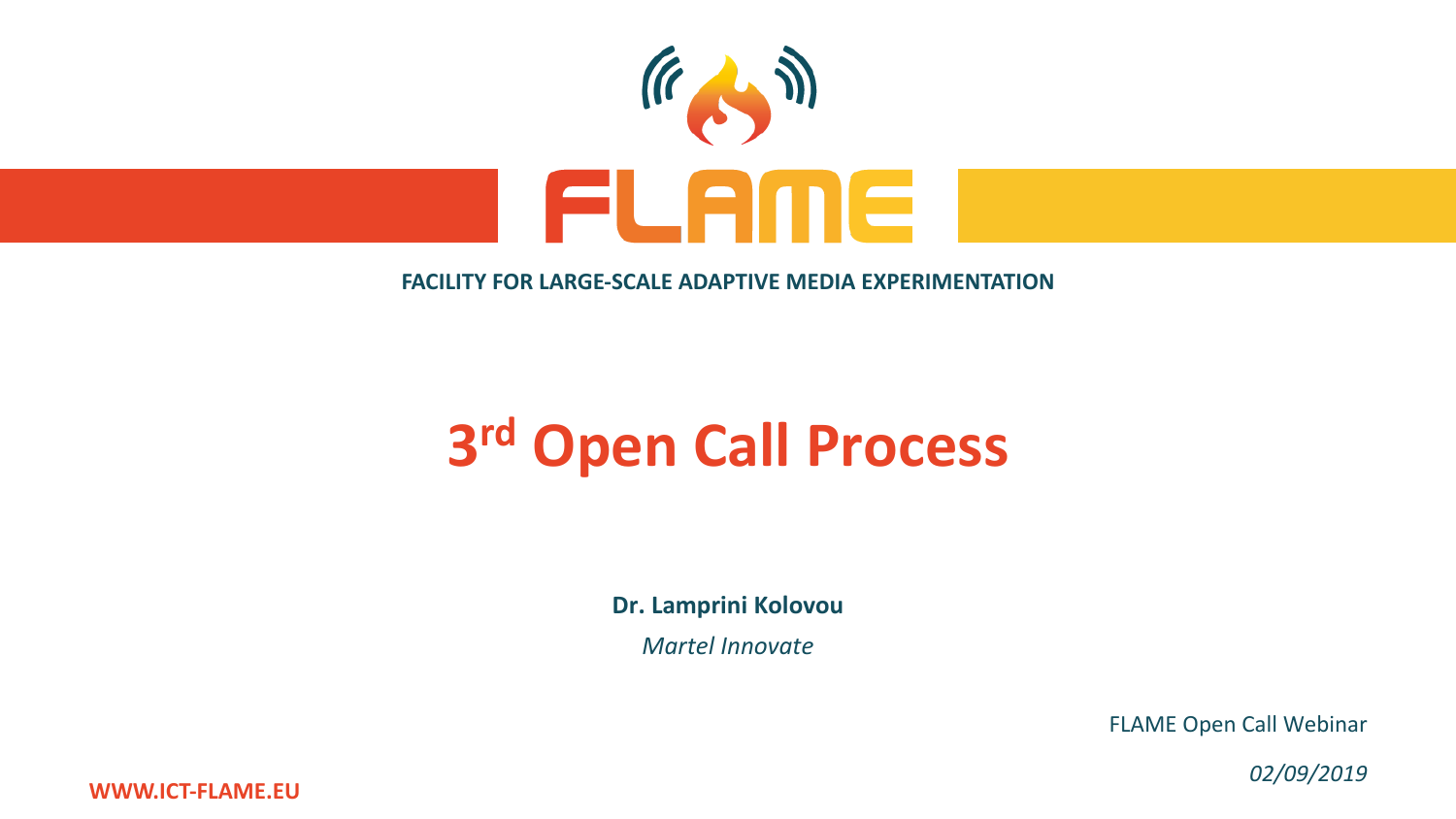**Total number of 3rd party projects to be funded**

| <b>WWW.ICT-FLAME.EU</b> |  |
|-------------------------|--|

**Important info**

**Category and call identifier <b>Call Call** 

**Industry Trials – FLAME-OC3-IND**

**Start-up Trials – FLAME-OC3-STR**

**SME Trials – FLAME-OC3-SME**

€ 850 000

| I budget | Max. budget per 3rd<br>party project | No. of 3rd part projects<br>to be funded | <b>Total Guaranteed</b><br>support |
|----------|--------------------------------------|------------------------------------------|------------------------------------|
|          | € 100 000                            |                                          |                                    |

13

€ 70 000 5

 $\epsilon$  50 000 6

## 信心儿 **FLAME**

€ 104 000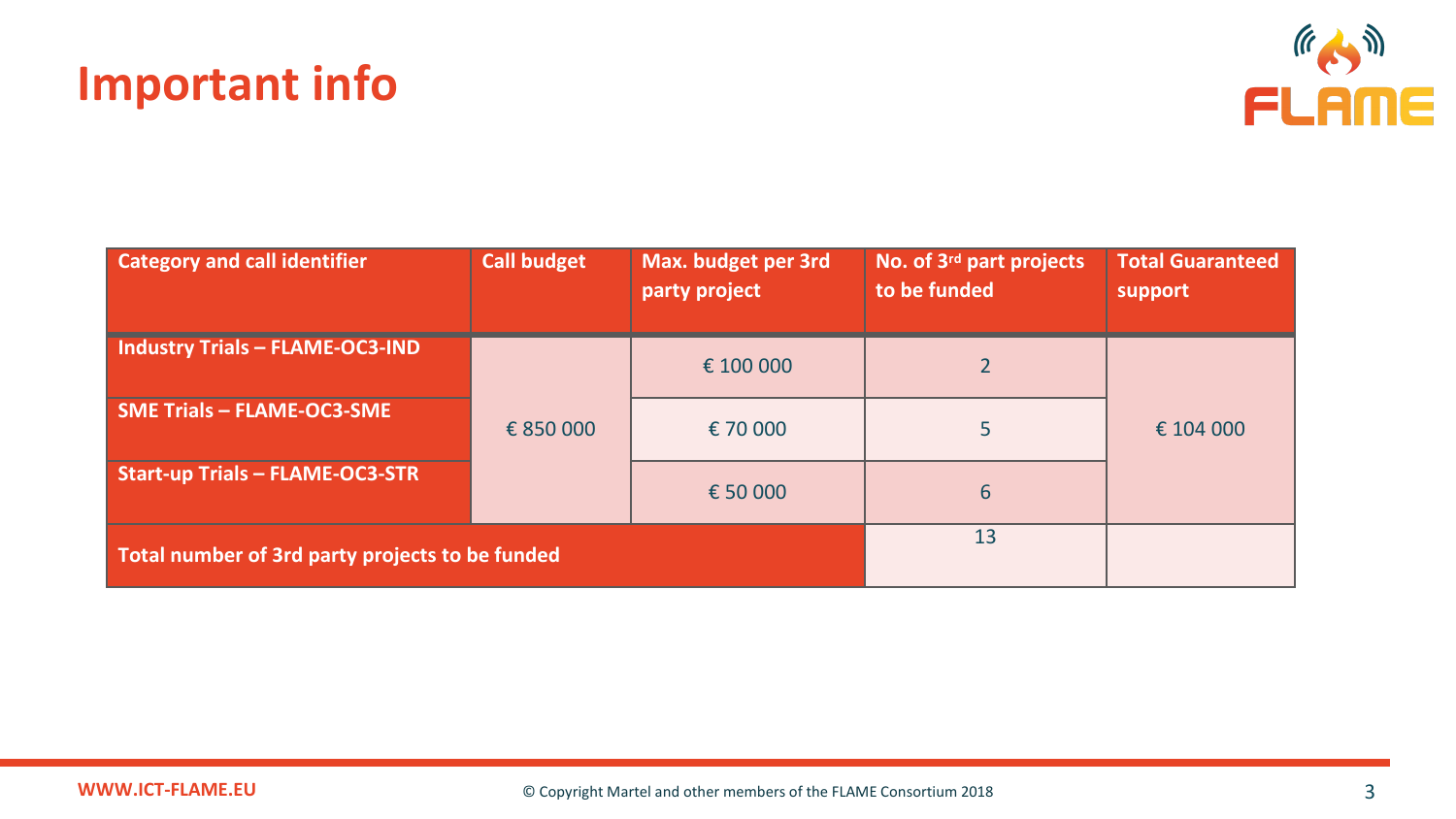### **About the proposers & proposals**



- Proposers must be **eligible for funding in H2020 projects** and be established in an EU Member State or in an Associated Country.
- Proposals will only be accepted from a **single party**.
- A proposer can only be selected for **funding for one proposal**.
- To avoid **conflicts of interest**, applications will not be accepted from persons or organisations who are partners in the FLAME consortium or who are formally linked in any way to partners of the consortium.
- Language in which the proposal must be submitted: **English**
- Proposals must follow the provided **template**
- Proposals should be submitted through: https://www.ict-flame.eu/open- calls/3rd-flame-open-call/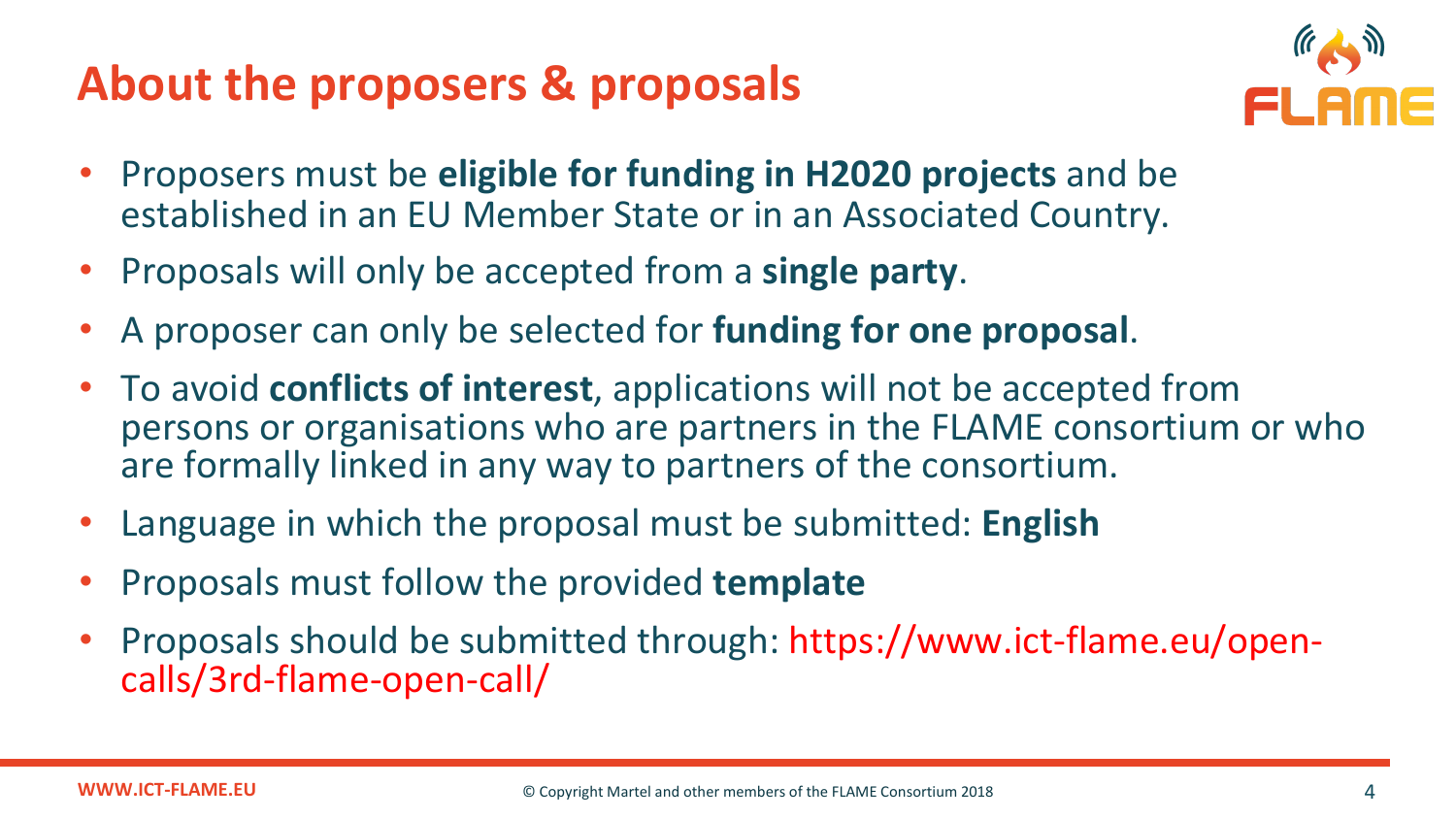### **About the proposers & proposals**



- Proposers must select a single infrastructure (either Barcelona, Bristol, London or Buseto Palizzolo) to conduct its 3rd party project. This infrastructure will provide support to the experimenter.
	- **For the SME trials** at least one 3rd party project will be funded in each one of the 4 FLAME Replicators cities (Bristol, Barcelona, Buseto Palizzolo, London) and one additional in every of these four cities based on the final ranking (5 in total)
	- **For the Start-up trials** at least one 3rd party project will be funded in each one of the 4 FLAME Replicators cities (Bristol, Barcelona, Buseto Palizzolo, London) and two additional in every of these four cities based on the final ranking (6 in total)
	- **The Industry trials** should be in any of the of the four Replicators cities and the 3rd party project will be funded based on the final ranking (2 in total)
- All 3<sup>rd</sup> party projects must consider the innovative use of FLAME's service design patterns and how such patterns deliver enhanced user experience.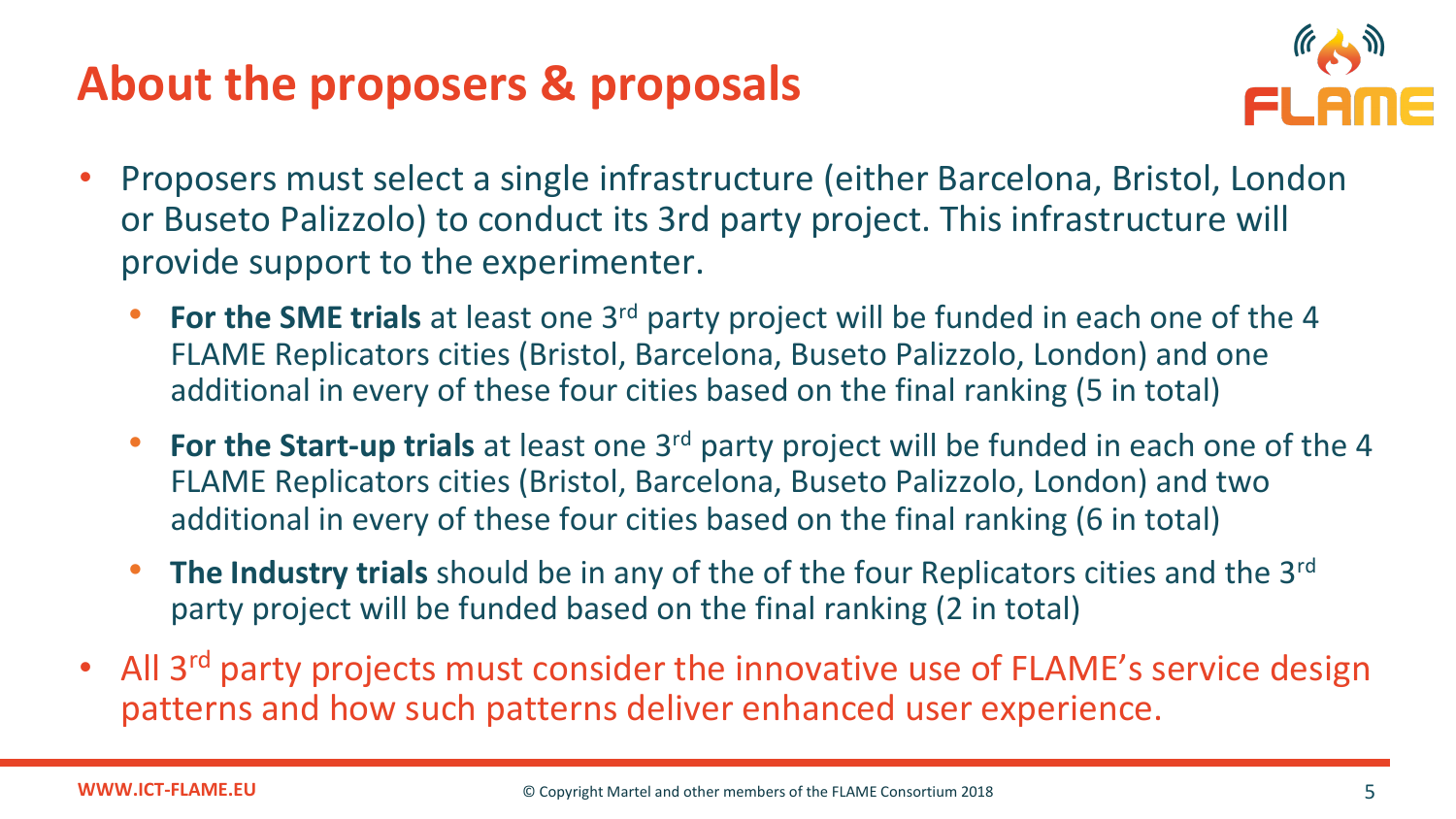### **Submission process & deadlines**



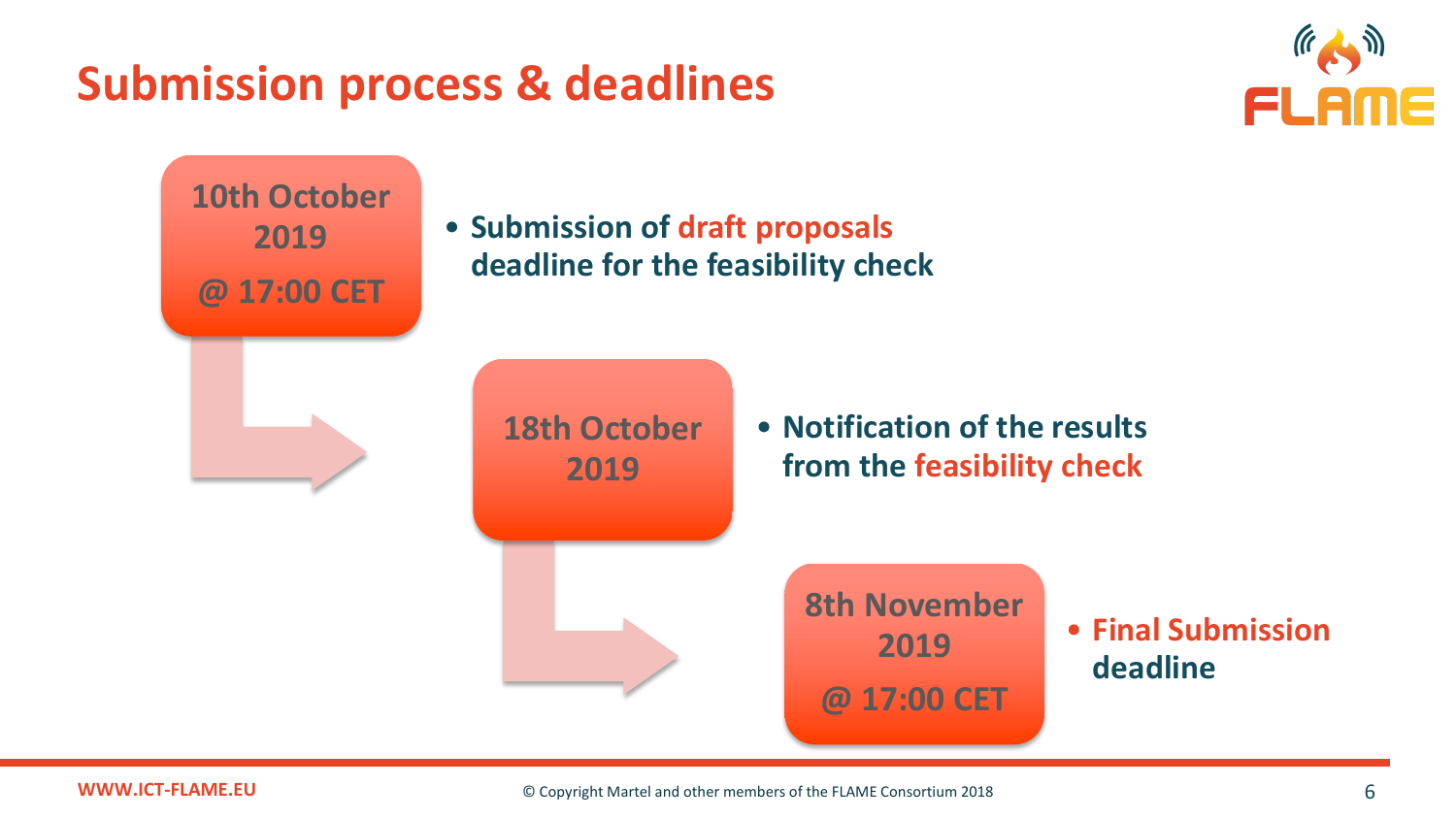### **Notification of results and implementation period**



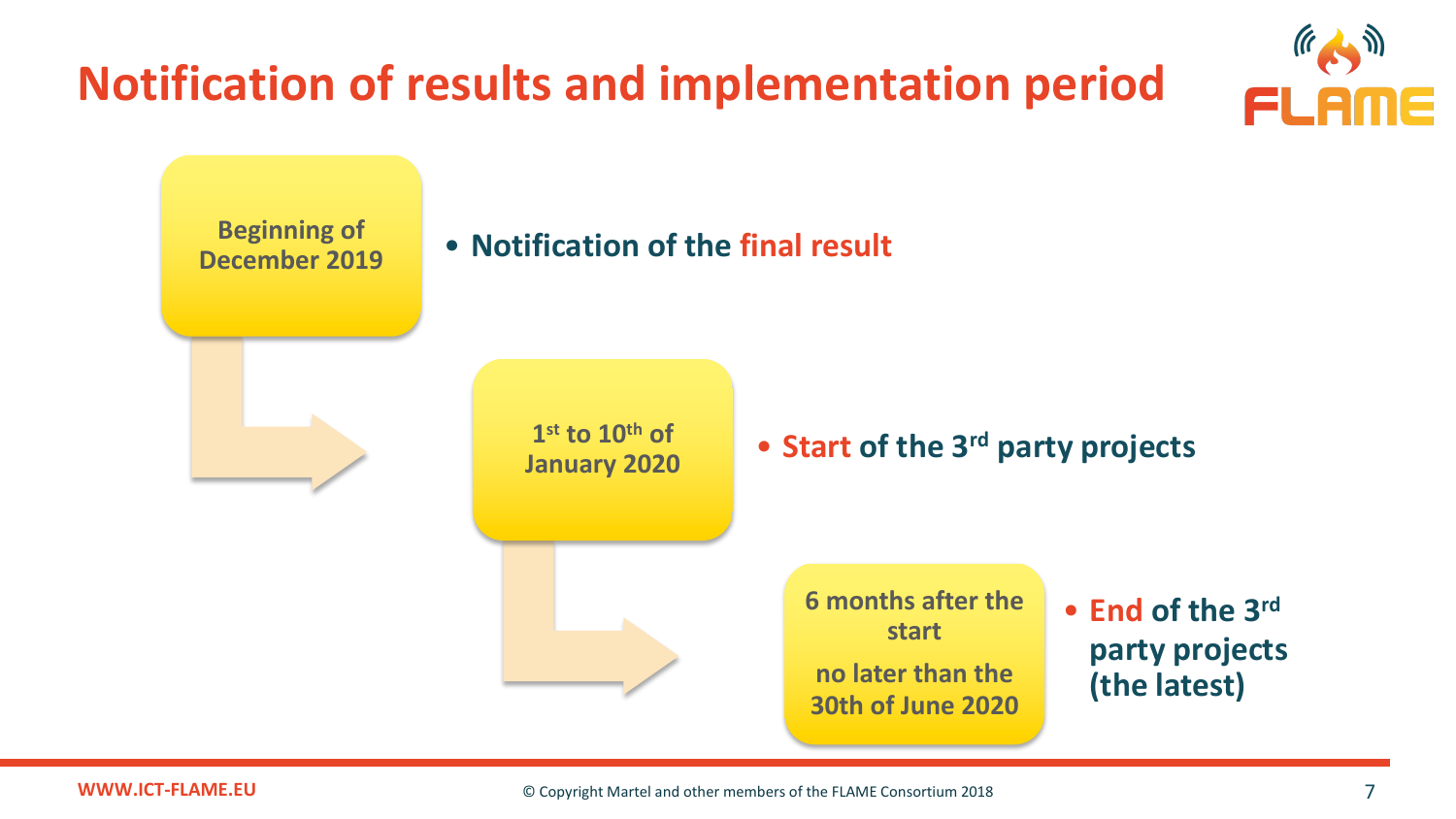### **Feasibility check**



- **Feasibility check is compulsory step** for the submission process BUT **not "evaluation"**
- **At least sections A, B, C and J should be fully completed in the draft proposal for the feasibility check**
- Provided by FLAME consortium partners responsible for the FLAME infrastructures (UNIVBRIS and IMI/i2CAT) with the support of the mentors of the Replicator's 3<sup>rd</sup> party projects of OC2 and the Project Coordinator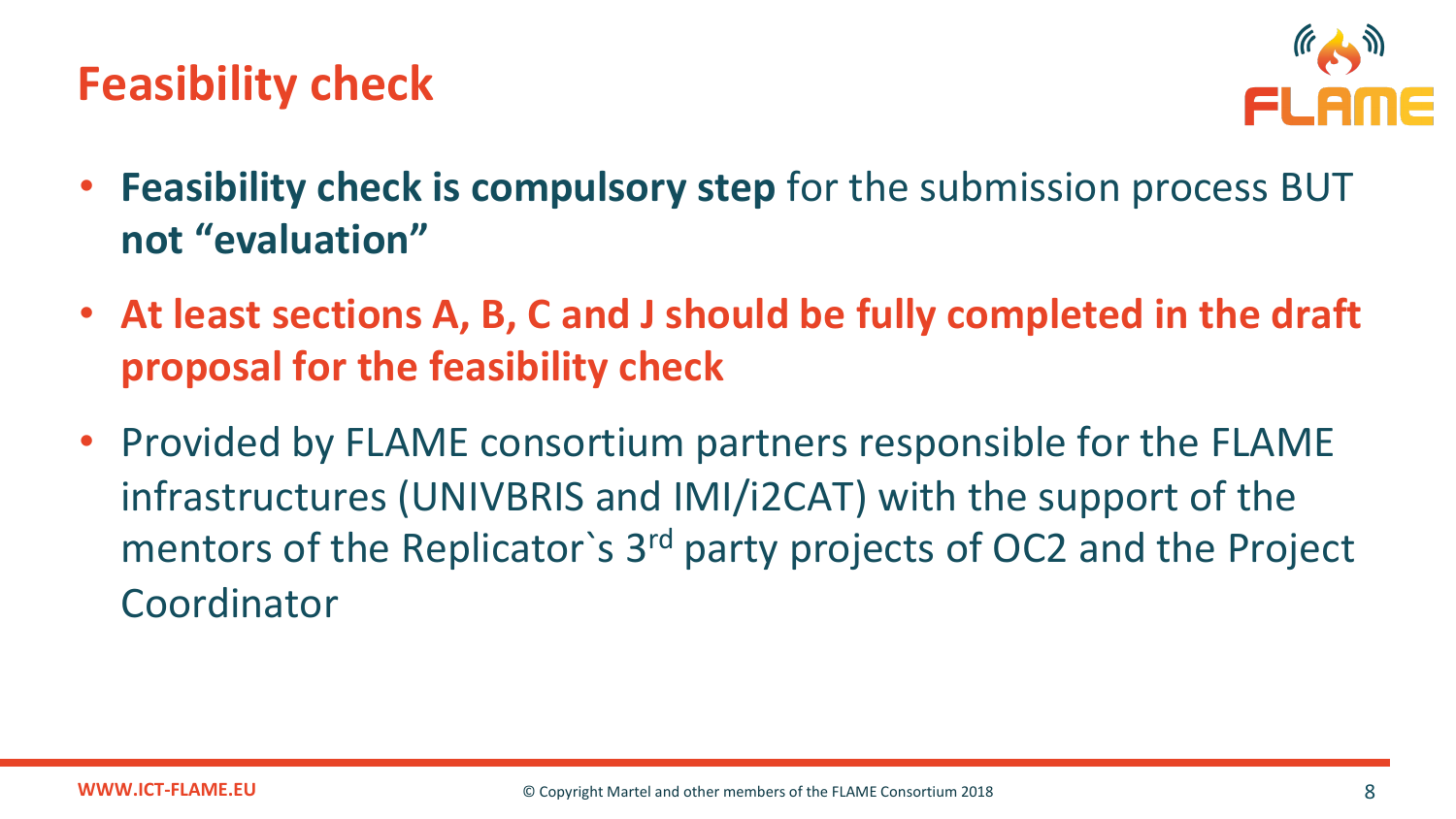### **Feasibility check**



- As a result of this check, an additional concise section is added to the proposal (**Section E of the Proposal Template**).
- The FLAME Consortium **STRONGLY** suggests proposers to get in touch with the partners responsible to get more information about the feasibility check.
	- Bristol infrastructure, the first contact for the feasibility check is: **bristol@ict-** flame.eu
	- Barcelona infrastructure, the first contact for the feasibility check is: [barcelona@ict-flame.eu](mailto:barcelona@ict-flame.eu)
	- London infrastructure, the first contact for the feasibility check is: [london@ict-flame.eu](mailto:london@ict-flame.eu)
	- Buseto Palizzolo infrastructure, the first contact for the feasibility check is: [palizzolo@ict-flame.eu](mailto:palizzolo@ict-flame.eu)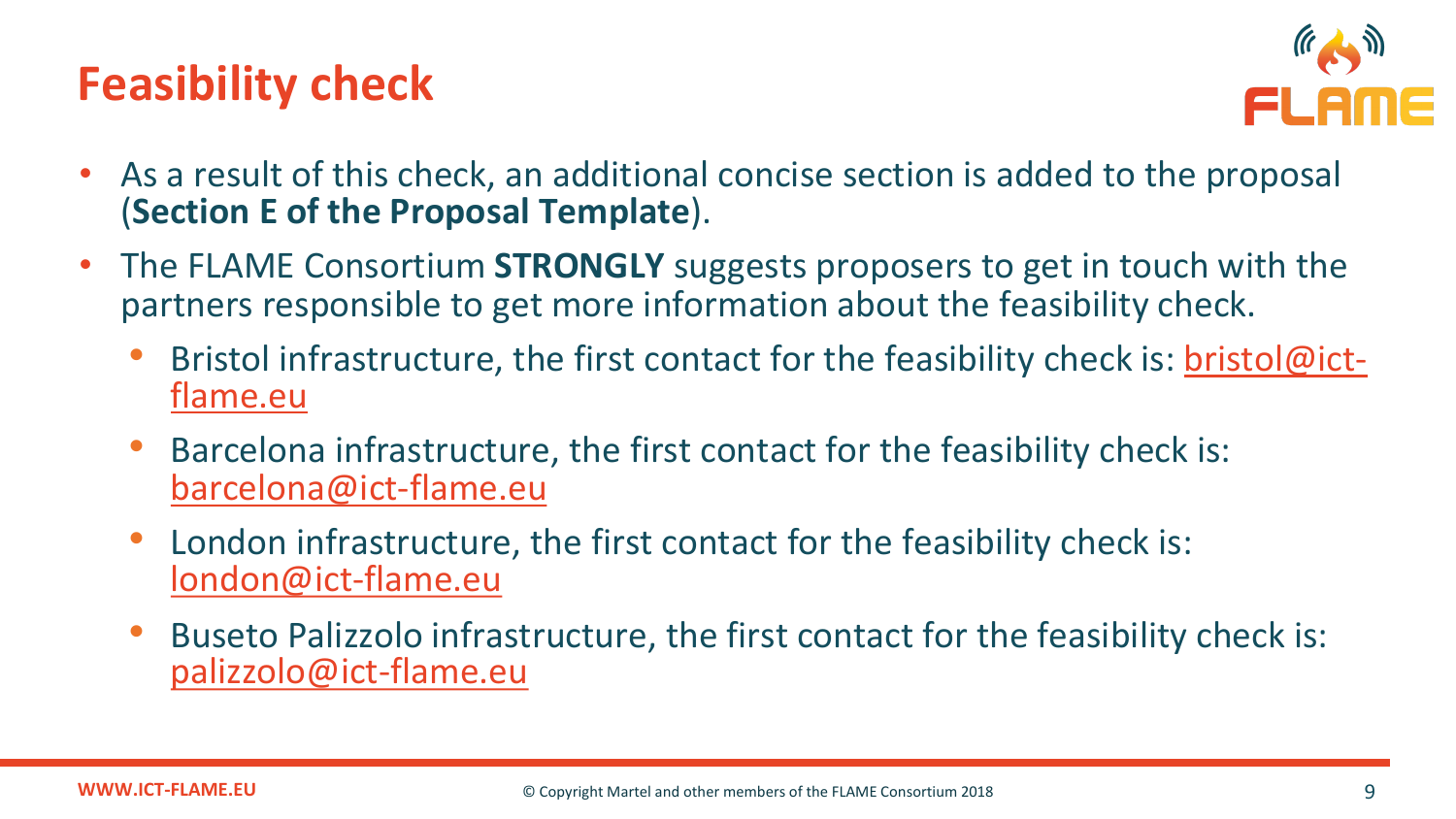### **Once the proposals are submitted**



### Evaluation criteria

| <b>Criterion</b>           | <b>Short description</b>                       | Weight | <b>Maximum score</b> |
|----------------------------|------------------------------------------------|--------|----------------------|
|                            | Clarity and methodology                        |        | 5                    |
| 2                          | Feasibility                                    | 2      | 10                   |
| 3                          | Use of service design patterns                 | 2      | 10                   |
| 4                          | Qualifications of the proposer                 |        | 5                    |
| 5                          | Value for money                                |        | 5                    |
| 6                          | <b>Potential for Feedback</b>                  | 1      | 5                    |
| $\overline{7}$             | Industrial/Scientific innovation               | 2      | 10                   |
| 8                          | Industrial and/or standardization<br>relevance | 2      | 10                   |
| 9                          | Demonstration potential                        | 2      | 10                   |
| <b>Maximum Total score</b> |                                                |        | 70                   |